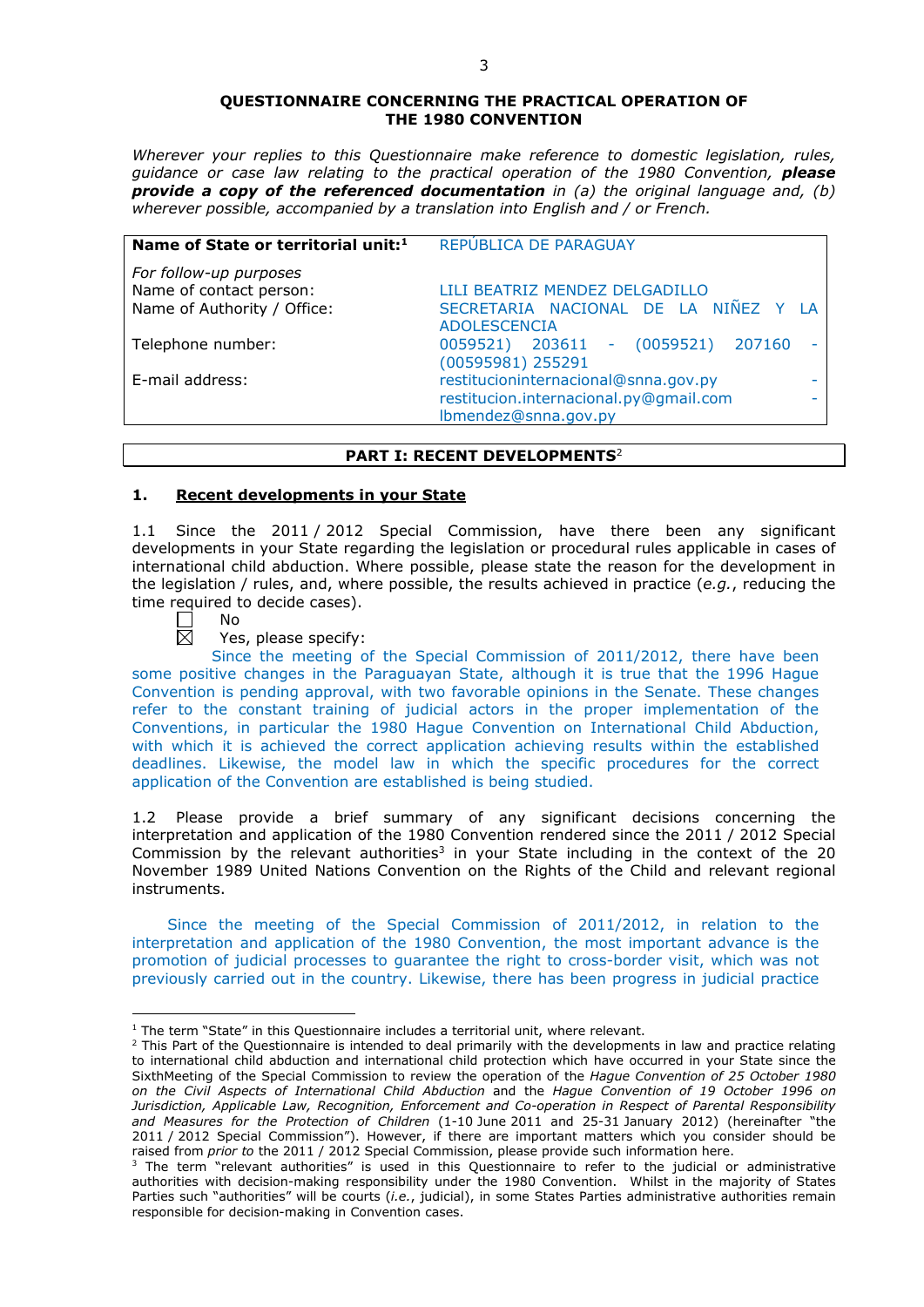in enforcing the right of the child to be heard, and that their opinions are taken into account according to the age and development of each one. It is also important to emphasize the progress made by the judicial authorities in interpreting and applying the exceptions provided for in Article 13 (b) of the 1980 Hague Convention.

1.3 Please provide a brief summary of any other significant developments in your State since the 2011 / 2012 Special Commission relating to international child abduction.

Many efforts have been made in order to achieve, in practice, the immediate return of the child to his habitual place of residence, through interviews with both parents tending to conciliate the parties and urge a safe and immediate return without the need to go to court. Successfully achieving the prompt resolution of cases, without the need to prosecute cases.

# **2. Issues of compliance**

2.1 Are there any States Parties to the 1980 Convention with whom you are having particular challenges in achieving successful co-operation? Please specify the challenges you have encountered and, in particular, whether the problems appear to be systemic.

 $\boxtimes$ No

П

П

- Yes, please specify:
- Please insert text here

2.2 Are you aware of situations / circumstances in which there has been avoidance / evasion of the 1980 Convention?

- $\boxtimes$ No
	- Yes, please specify: Please insert text here

# **PART II: THE PRACTICAL OPERATION OF THE 1980 CONVENTION**

# **3. The role and functions of Central Authorities designated under the 1980 Convention**<sup>4</sup>

## *In general*

3.1 Have any challenges arisen in practice in achieving effective communication or cooperation with other Central Authorities?

| $\boxtimes$ | N٥                      |
|-------------|-------------------------|
|             | Yes, please specify:    |
|             | Please insert text here |

3.2 Have any of the duties of Central Authorities, as set out in **Article 7** of the 1980 Convention, raised any particular problems in practice either in your State, or in States Parties with whom you have co-operated?

No

 $\Box$ 

П

Yes, please specify: Please insert text here

3.3 Has your Central Authority encountered any challenges with the application of any of the 1980 Convention provisions? If so, please specify.

 $\boxtimes$ No

Yes, please specify:

Please insert text here

#### *Legal aid and representation*

3.4 Do the measures your Central Authority takes to provide or facilitate the provision of legal aid, legal advice and representation in return proceedings under the 1980 Convention

<sup>-</sup><sup>4</sup> See also Section 5 below on "Ensuring the safe return of children" which involves the role and functions of Central Authorities.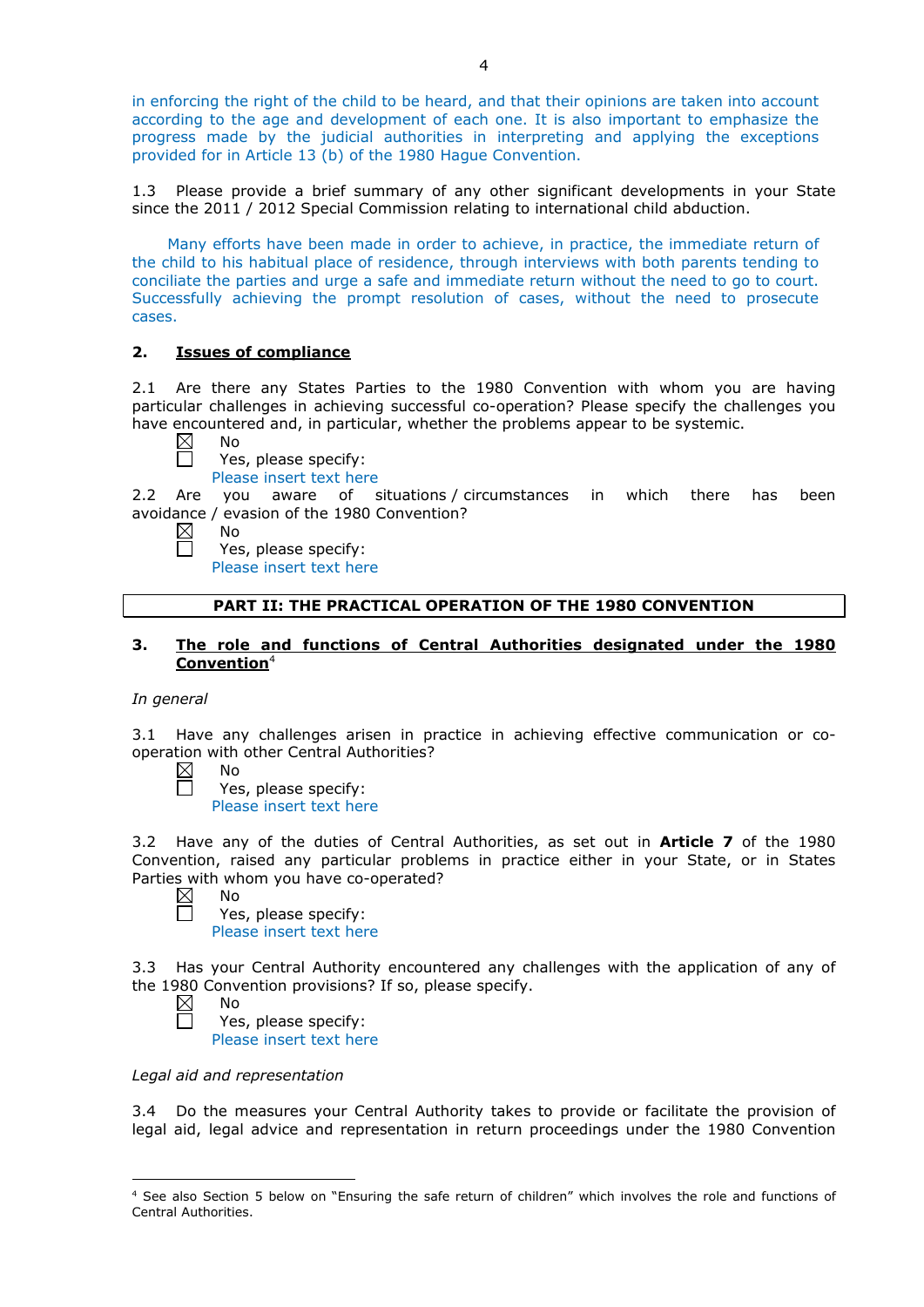(**Art. 7(2)-(g)**) result in delays in proceedings either in your own State, or, where cases originate in your State, in any of the requested States you have dealt with?

 $\boxtimes$ No

Yes, please specify: Please insert text here

3.5 Are you aware of any other challenges in your State, or, where cases originate in your State, in any of the requested States you have dealt with, regarding the obtaining of legal aid, advice and / or representation for either left-behind parents or taking parents?<sup>5</sup><br> $\boxtimes$  No No

 $\Box$ 

Yes, please specify: Please insert text here

# *Locating the child*

3.6 Has your Central Authority encountered any challenges with locating children in cases involving the 1980 Convention, either as a requesting or requested State?

- П No
- $\boxtimes$ Yes, please specify the challenges encountered and what steps were taken or are considered to be taken to overcome these challenges:

We have had some experiences of difficulties in locating stolen children, as the requesting country, which causes certain delays in the processes of international restitution of children

3.7 Has your Central Authority worked with any external agencies to discover the whereabouts of a child wrongfully removed to or retained within your State (*e.g.*, the police, Interpol, private location services)?<br>  $\Box$  No<br>  $\boxtimes$  Yes, please share any quality

- No
	- Yes, please share any good practice on this matter:

The Central Authority of Paraguay has requested the collaboration of INTERPOL on several occasions, but in order to avoid further delays in the processes, this Central Authority has an interdisciplinary team of search and location, who successfully manage to locate the child subtracted in a short period of time.

*Information exchange, training and networking of Central Authorities*

3.8 Has your Central Authority shared its expertise with another Central Authority or benefited from another Central Authority sharing its expertise with your Central Authority, in accordance with the Guide to Good Practice – Part I on Central Authority Practice?6

No  $\boxtimes$ 

<u>.</u>

Yes, please specify:

We have successfully shared our technical knowledge with other countries that have required us to collaborate in the elaboration of their law for the application of the Convention, as well as benefiting from favorable practices in other countries, which help the good implementation of the 1980 Convention.

3.9 Has your Central Authority organised or participated in any other networking initiatives between Central Authorities such as regional meetings via conference call or videoconference?  $\boxtimes$ No

<sup>5</sup> See paras 1.1.4 to 1.1.6 of the "Conclusions and Recommendations of the Fifth Meeting of the Special Commission to review the operation of the *Hague Convention of 25 October 1980 on the Civil Aspects of International Child Abduction* and the practical implementation of the *Hague Convention of 19 October 1996 on Jurisdiction, Applicable Law, Recognition, Enforcement and Co-operation in Respect of Parental Responsibility and Measures for the Protection of Children* (30 October – 9 November 2006) (hereinafter referred to as the ["Conclusions and Recommendations of the 2006 Special Commission"](https://assets.hcch.net/upload/concl28sc5_e.pdf)) and paragraphs 32 to 34 of the [Conclusions and Recommendations of the Special Commissionto review the operation of the Hague Convention](https://assets.hcch.net/upload/wop/concl28sc6_e.pdf)  of *[19 October 1980 on Jurisdiction, Applicable law, Recognition, Enforcement and Co-operation in Respect of](https://assets.hcch.net/upload/wop/concl28sc6_e.pdf)  [Parental Responsibility and Measures for the Protection of Children](https://assets.hcch.net/upload/wop/concl28sc6_e.pdf)* (1-10 June 2011 and 25-31 January 2012) (hereinafter the "C&R of the 2011/2012 Special Commission") (available on the Hague Conference website at

<sup>&</sup>lt; www.hcch.net > under "Child Abduction Section" then "Special Commission meetings"). 6 Available on the Hague Conference website at < www.hcch.net > under "Child Abduction Section" then "Guides to Good Practice". See, in particular, Chapter 6.5 on twinning arrangements.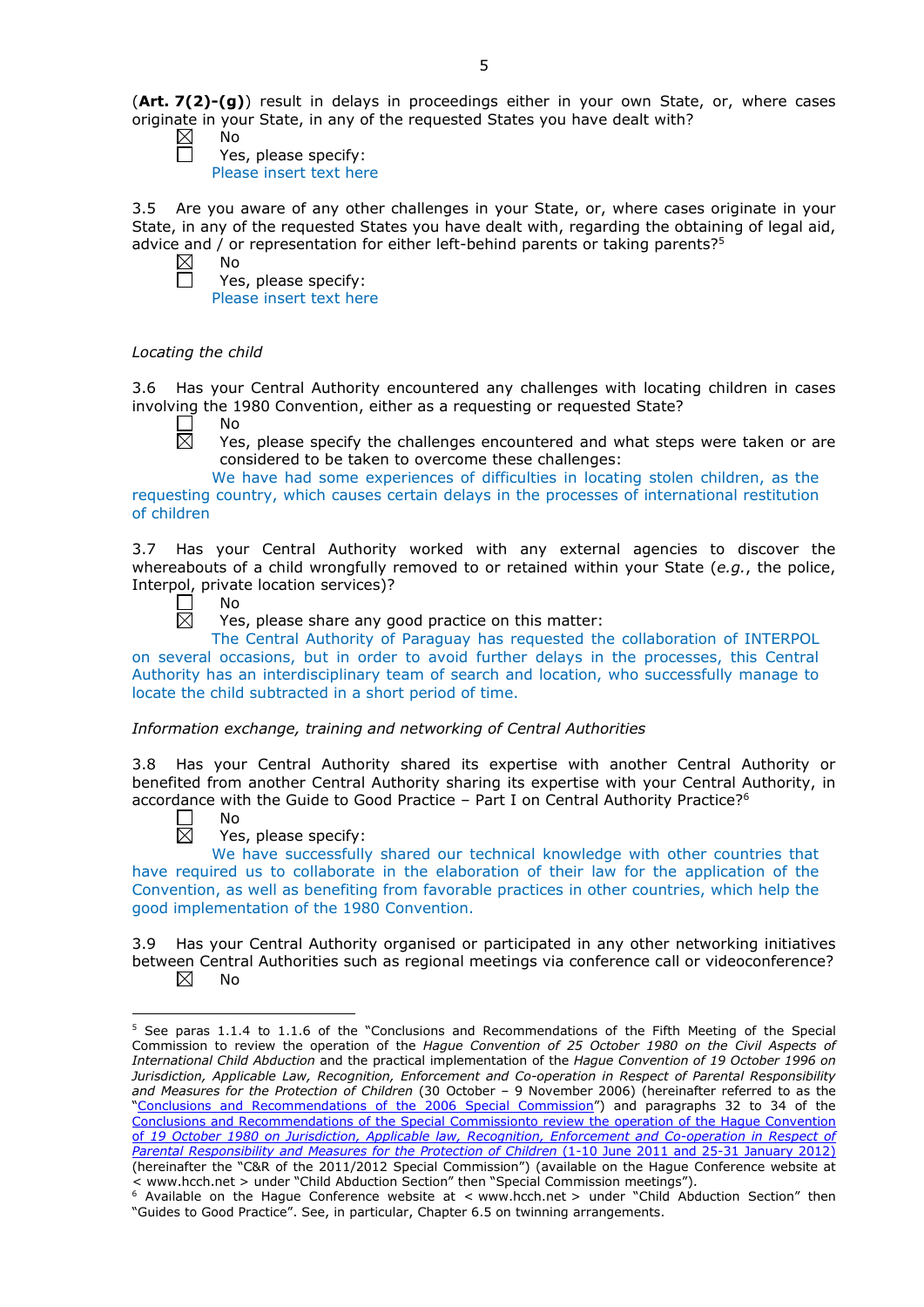

Yes, please specify: Please insert text here

## *Statistics*<sup>7</sup>

3.10 If your Central Authority does not submit statistics through the web-based INCASTAT database, please explain why.

The difficulty faced by this Central Authority is generated from not having the necessary human resources in order to keep the INCASTAT database updated.

## *Prompt handling of cases*

3.11 Does your Central Authority have mechanisms in place to ensure the prompt handling of cases?

| Nο |
|----|
| −  |

s, please specify: Please insert text here

3.12 If your Central Authority is experiencing delays in handling cases please specify the main reasons for these delays:

The central authority has no delay in the processing of cases.

## **4. Court proceedings&promptness**

4.1 Has your State limited the number of judicial or administrative authorities who can hear return applications under the 1980 Convention (*i.e.*, concentration of jurisdiction")?8

- $\overline{\boxtimes}$ Yes
	- No, please indicate if such arrangements are being contemplated:

4.2 Does your State have mechanisms in place to handle return decisions within six weeks (*e.g.*, production of summary evidence, limitation of appeals, swift enforcement)?

 $\boxtimes$ No

 $\Box$ 

-

Yes, please explain:

Please insert text here

4.3 If your response to the previous question is No, does your State contemplate implementing mechanisms to meet the requirement of prompt return under the 1980 Convention (*e.g.*, procedures, bench-books, guidelines, protocols)?

- $\Box$ No, please explain:
	- Please insert text here
- ⊠ Yes, please explain:

The enactment of the law that regulates international restitution processes is currently under study in order to unify and expedite judicial proceedings.

4.4 If your State is experiencing delays in handling return decisions please specify the main reasons for these delays:

The main reasons for delay in the decision to return the child are:

- The lack of autonomous national legislation on the subject.

- Lack of permanent training of judicial operators to promote the development of skills and knowledge to strengthen the proper application of normative instruments.

- Lack of strengthening mechanisms for friendly solutions for the voluntary return of the child and / or adolescent

- Absence of protocol to implement direct judicial communications between judges of the Network and the judges in charge of international cases until the Law of Procedure is

<sup>7</sup> See paras 1.1.16 to 1.1.21 of the Conclusions and Recommendations of the 2006 Special Commission(*supra.*  note 5).

<sup>8</sup> See, *The [Judges' Newsletter](https://www.hcch.net/en/instruments/conventions/publications2/judges-newsletter)* on International Child Protection – Vol. XX / [Summer-Autumn 2013](https://assets.hcch.net/upload/newsletter/nl2013tome20en.pdf) the special focus of which was "Concentration of jurisdiction under the*Hague Convention of 25 October 1980 on the civil aspects of International Child Abduction* and other international child protection instruments".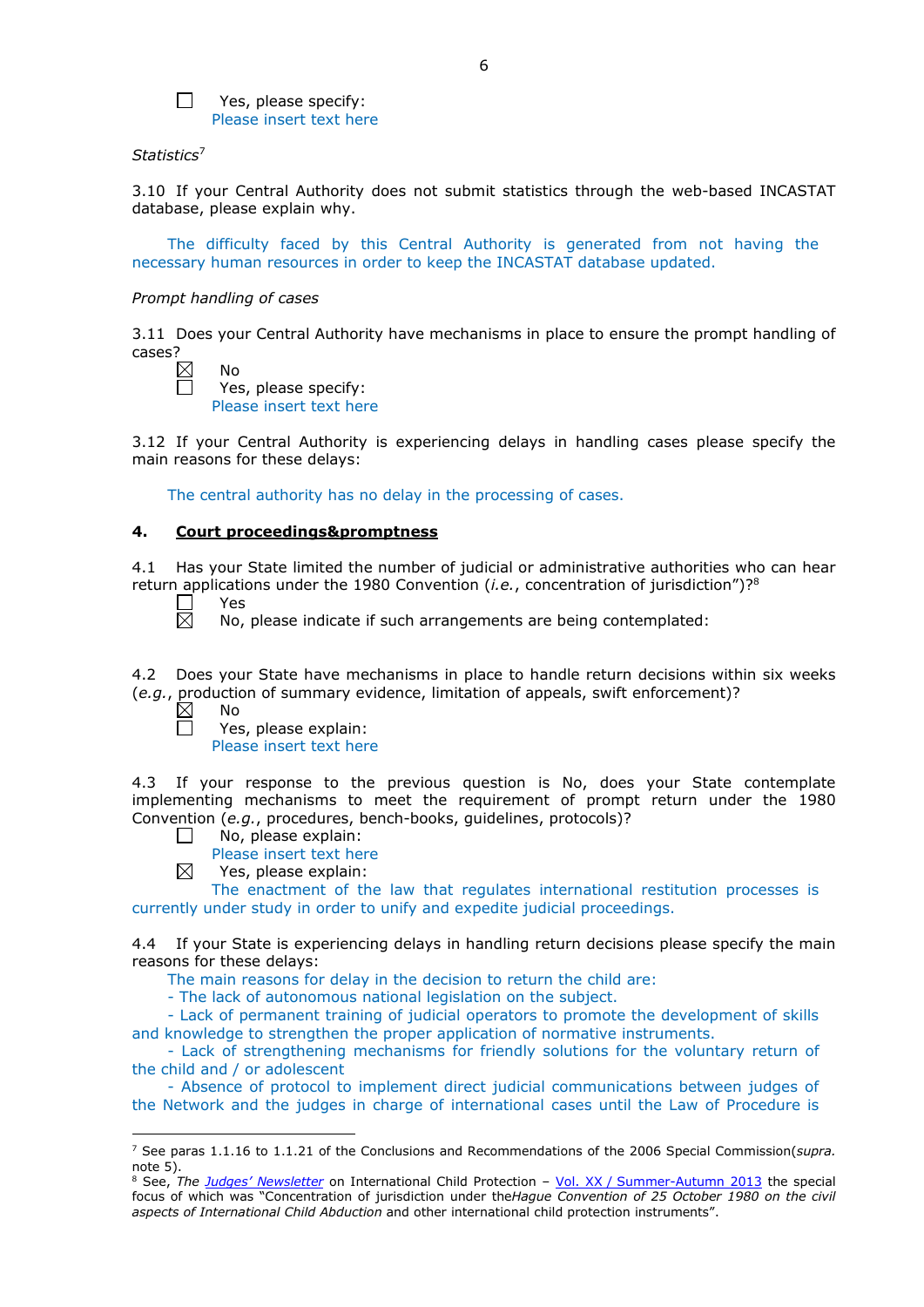sanctioned

4.5 Do your courts regularly order immediate protective measures when initiating the return procedure, so as to prevent a new removal and minimize the harm to the child (*e.g.*, prohibit removal of the child from the jurisdiction, retain documentation, grant provisional access rights to the left-behind parent)?

- No, please explain:  $\Box$ 
	- Please insert text here
- $\boxtimes$ Yes, please explain:

At the beginning of the judicial process as a first step, the court orders the prohibition to leave the country of the child, releasing the corresponding offices. It also establishes other measures according to each particular case, such as withholding documents and / or prohibition to change the address.

4.6 Do your courts make use of direct judicial communications to ensure prompt proceedings?

| $\boxtimes$ | ٧ |
|-------------|---|
|             |   |

 $\Box$ No, please explain: Please insert text here

4.7 If your State has not designated a sitting judge to the International Hague Network of Judges does your State intend to do so in the near future?

| $\Box$ | Yes                     |
|--------|-------------------------|
| $\Box$ | No, please explain:     |
|        | Please insert text here |

4.8 Please comment upon any cases (whether your State was the requesting or requested State), in which the judge (or decision-maker) has, before determining an application for return, communicated with a judge or other authority in the requesting State regarding the issue of the child's safe return. What was the specific purpose of the communication? What was the outcome?

We have received direct communications from countries such as Argentina, where we have been specifically asked about safety measures for the child and his mother in case of being returned.

## **5. Ensuring the safe return of children**<sup>9</sup>

*Methods for ensuring the safe return of children*<sup>10</sup>

5.1 What measures has your Central Authority taken to ensure that the recommendations of the 2006 and 2011 / 2012 Special Commission meetings<sup>11</sup> regarding the safe return of children are implemented?

This Central Authority in the cases in which the Paraguayan judicial authorities order the return of the child requests that the parent be apersone to accompany the return. In this sense, in case the parent can not attend, and the abducting parent does not accompany the return, officials of this central authority accompany the return, both as requesting country and as required country, assuming the expenses that entails the return.

5.2 In particular, in a case where the safety of a child is in issue and where a return order has been made in your State, how does your Central Authority ensure that the appropriate child protection bodies in the *requesting* State are alerted so that they may act to protect the welfare of a child upon return (until the appropriate court in the requesting State has been effectively seised)?

If the case so requires, we make the communication to the national chancery of the abducting parent, or, as the case may be, to the local child protection service of the

-

<sup>9</sup> See **Art. 7(2)** *h)*of the 1980 Convention.

<sup>&</sup>lt;sup>10</sup> Where relevant, please make reference to the use of undertakings, mirror orders and safe harbour orders and other such measures in your State.

<sup>11</sup>See the [Conclusions and Recommendations](https://assets.hcch.net/upload/concl28sc5_e.pdf) of the Special Commission of 2006 (*supra.* note 5) at paras 1.1.12 and 1.8.1 to 1.8.2 and 1.8.4 to 1.8.5 and the Appendix to the Conclusions and Recommendations and the [Conclusions and Recommendations of the 2011](https://assets.hcch.net/upload/wop/concl28sc6_e.pdf) / 2012 Special Commission (*supra.* note 5).at paras 39-43.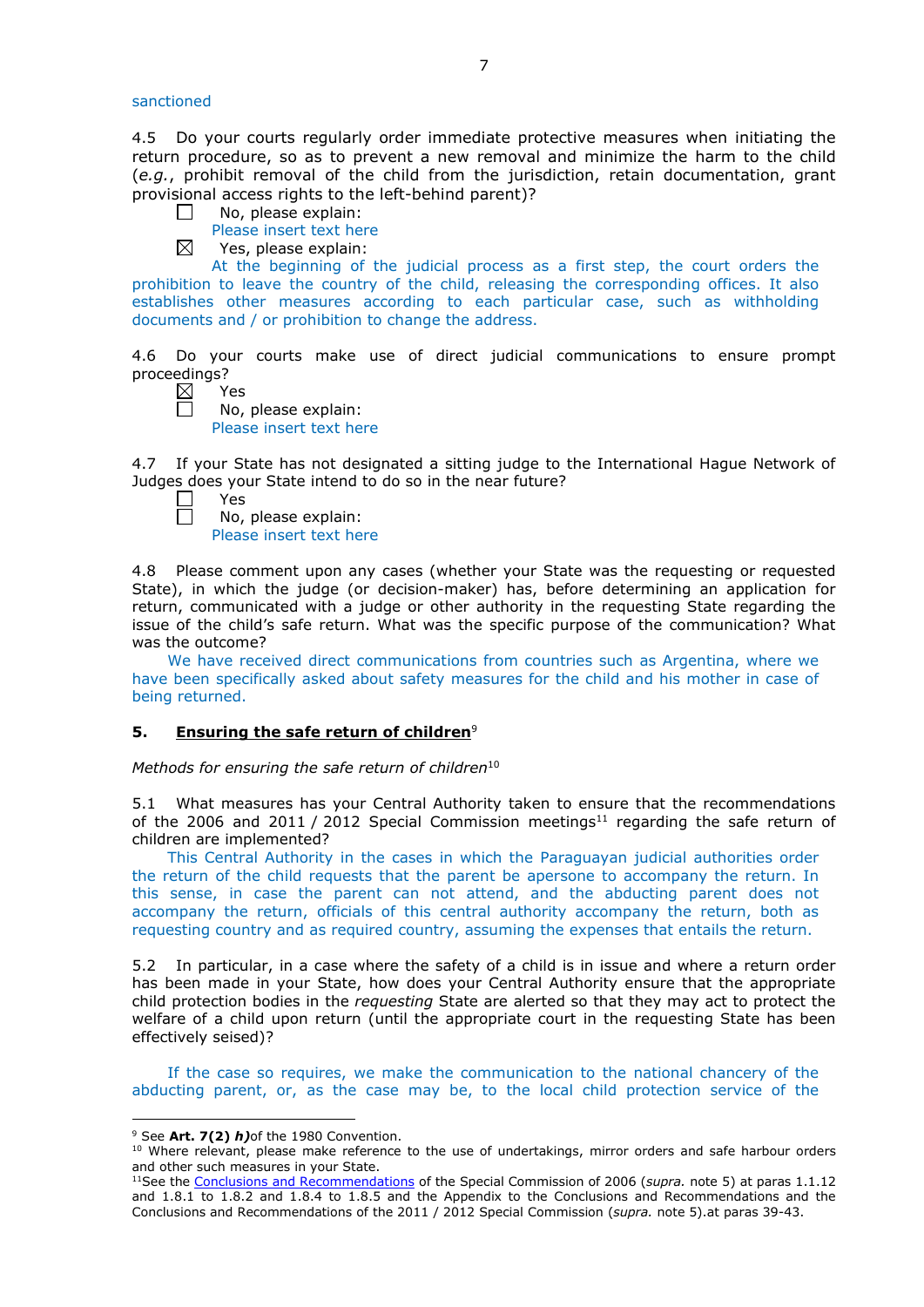requesting country.

5.3 Where there are concerns in the requested State regarding possible risks for a child following a return, what conditions or requirements can the relevant authority in your State put in place to minimise or eliminate those concerns?

As requested country, the requesting country is requested, through the Central Authority, to report on the guarantees offered by the requesting State regarding the protection afforded to the child by the possibility of breach of any inalienable right.

## *Use of the 1996 Convention to ensure a safe return*

5.4 If your State is not Party to the 1996 Convention, is consideration being given to the possible advantages of the 1996 Convention in providing a jurisdictional basis for urgent protective measures associated with return orders (**Arts 7 and 11**), in providing for their recognition by operation of law (**Art. 23**), and in communicating information relevant to the protection of the child (**Art. 34**)?

No

 $\boxtimes$ 

Yes, please explain:

Paraguay is currently in the process of being a party to the Convention, since its study is at the National Congress of The Nation, with the favorable opinion of two legislative commissions.

#### *Protection of primary carer*

5.5 Are you aware of cases in your State where a primary carer taking parent, for reasons of personal security (*e.g.*, domestic or family violence, intimidation, harassment, etc.) or others, has refused or has not been in a position to return with the child to the requesting State? How are such cases dealt with in your State? Please explain and provide case examples where possible.

If the case so requires, we make the communication to the national chancery of the abducting parent, or, as the case may be, to the local child protection service of the requesting country.

5.6 In particular, would your authorities consider putting in place measures to protect the primary carer upon return in the requesting State as a mean to secure the safe return of the child? Please explain and provide case examples where possible.

As requested country, the requesting country is requested through the Central Authority to report on the guarantees offered by the requesting State regarding the protection afforded to the child in the event of violation of an inalienable right.

#### *Post-return information*

No

5.7 In cases where measures are put in place in your State to ensure the safety of a child upon return, does your State (through the Central Authority, or otherwise) attempt to monitor the effectiveness of those measures upon the child's return? Would you support a recommendation that States Parties should co-operate to provide each other with follow-up information on such matters, insofar as is possible?

On several occasions we have monitored children who have returned to our country, until finding that the child's adaptation has been successful. We would effectively endorse a recommendation as long as it is of benefit to the child.

5.8 If your State is not Party to the 1996 Convention, is consideration being given to the possible advantages of the 1996 Convention in providing a jurisdictional basis for requesting a report on the situation of the child upon return to the State of habitual residence (**Art. 32- (a)**)?

岗

Yes, please explain: Please insert text here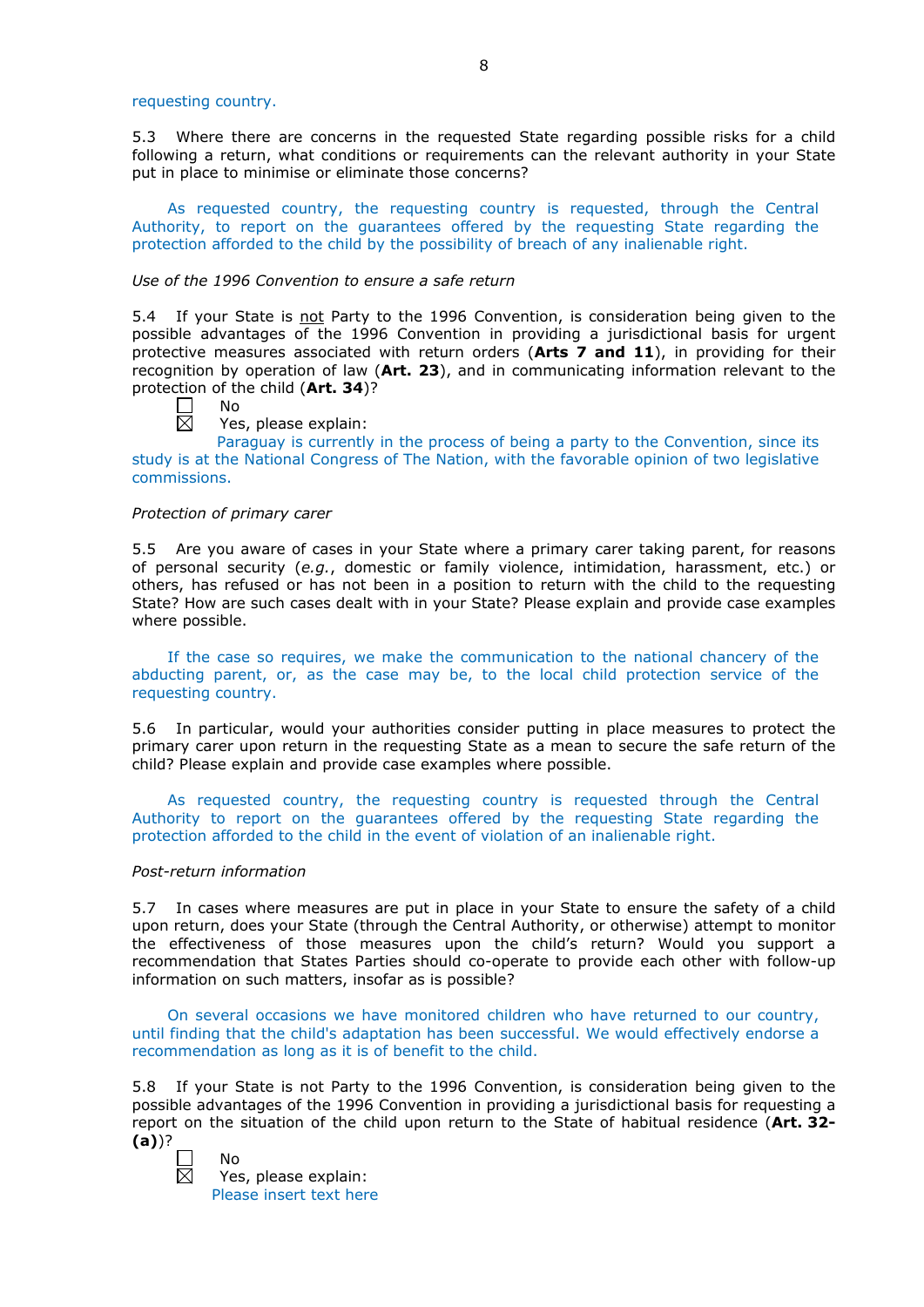## **6. Voluntary agreements and mediation**

6.1 How does your Central Authority (either directly or through any intermediary) take, or is it considering taking, appropriate steps under **Article 7-(c)** to secure the voluntary return of the child or to bring about an amicable resolution of the issues? Please explain:

This Central Authority conducts previous interviews with both parents, or with one of them if it is not possible the presence of both, tending to conciliate the parties and urge a safe and immediate return without the need to reach judicial instances.

6.2 In what ways have you used the "Guide to Good Practice on Mediation"12 for the purpose of implementing the 1980 Convention in your State? Please explain:

This Central Authority uses conciliation as a mechanism for resolving the conflict generated between the parents as a consequence of illegal transfer, tending to conciliate the parties and urge a safe and immediate return without the need to reach judicial instances.

6.3 Has your State considered or is it in the process of considering the establishment of a Central Contact Point for international family mediation to facilitate access to information on available mediation services and related issues for cross-border family disputes involving children, or has this task been entrusted to the Central Authority?<sup>13</sup>

- П No, please explain:
	- Please insert text here
- ⊠ Yes, please explain:

The Paraguayan State is in considering all the necessary measures that benefit

# the child

# **7. Preventive measures**

7.1 Has your State taken steps to advance the development of a travel form under the auspices of the International Civil Aviation Organisation?<sup>14</sup>

- $\boxtimes$ No  $\Box$ 
	- Yes, please describe:
	- Please insert text here

7.2 Regardless of whether the International Civil Aviation Organisation adds the development of a travel form to its work programme, would your State support the development of a non-mandatory model travel form under the auspices of the Hague Conference?

П Yes  $\boxtimes$ 

No, please explain: Please insert text here

## **8. The Guide to Good Practice under the 1980 Convention**

8.1 In what ways have you used the Parts of the Guide to Good Practice<sup>15</sup> to assist in implementing for the first time, or improving the practical operation of, the 1980 Convention in your State?

a. Part I on Central Authority Practice. Please explain:

This Central Authority uses the guides of good practices for the correct application and operation of the Central Authority, especially as regards the judicial

<sup>&</sup>lt;u>.</u> <sup>12</sup> Available on the Hague Conference website at < www.hcch.net > under "Child Abduction Section" then "Guides to Good Practice".

 $13As$  it has been encouraged in the Guide to Good Practice on Mediation, Chapter 4, on "Access to Mediation". par. 114-117.See also [Conclusions and Recommendations of the 2011](https://assets.hcch.net/upload/wop/concl28sc6_e.pdf) / 2012 Special Commission (*supra.*note 5) at par. 61.

<sup>14</sup> See the [Conclusions and Recommendations of the 2011](https://assets.hcch.net/upload/wop/concl28sc6_e.pdf) / 2012 Special Commission(*supra.*note 5) at par. 92. <sup>15</sup> All Parts of the Guide to Good Practice under the 1980 Convention are available on the Hague Conferencewebsite at< www.hcch.net > under "Child Abduction Section" then "Guides to Good Practice".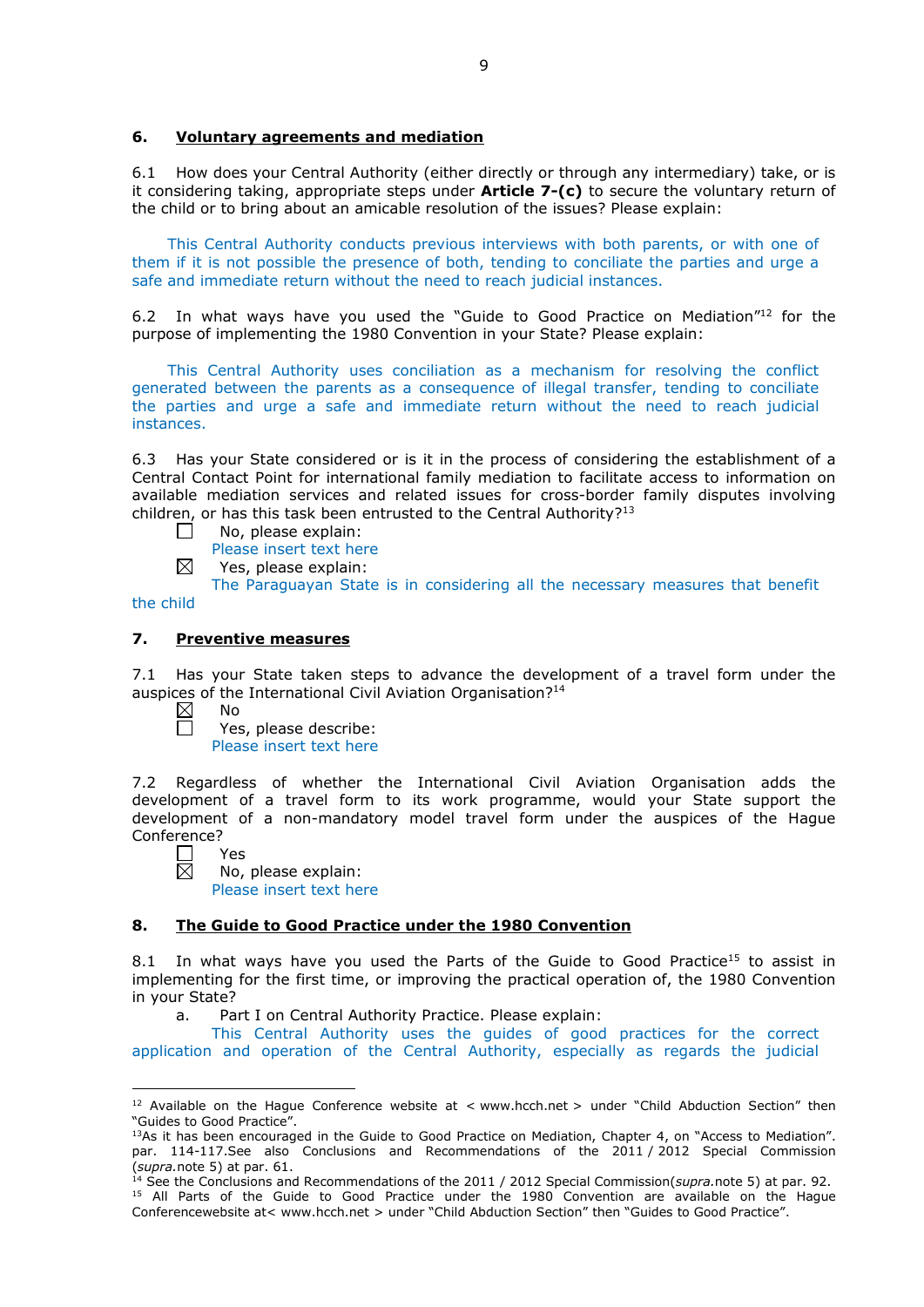representation that it exerts before the judicial organs in representation of the applicant of the international restitution. In the same sense, it is taken into account in the cooperation between central authorities

# b. Part II on Implementing Measures. Please explain:

The paraguayan central authority uses the practical guides in the immediate promotion of the request for restitution before judicial authorities, compliance with the deadline for opposition within the judicial process, and compliance with the deadline of the 6 weeks established in the Agreement for resolution of the conflict.

# c. Part III on Preventive Measures. Please explain:

The Paraguayan State has implemented several of the recommendations established in the practical guides, such as require children to have separate travel documentation, require the consent of both parents before issuing the travel documentation of minors and take into account orders or agreements that seek to avoid to apply for a visa for a child.

The Child Code establishes the prohibition of departure without the express authorization of both parents, or without the corresponding judicial leave

# d. Part IV on Enforcement. Please explain:

The good practices guide has been used constantly to justify the request to the judicial branch of the aid of the public force and orders of raids to make effective the judicial resolution that orders the restitution.

8.2 How have you ensured that the relevant authorities in your State have been made aware of, and have had access to, the Guide to Good Practice?

Through the realization of seminars and workshops to judicial operators. As well as the disclosure of materials via email.

8.3 Do you have any other comments about any Part of the Guide to Good Practice?

Please insert text here

## **9. Publicity and debate concerning the 1980 Convention**

9.1 Has the 1980 Convention given rise to (a) any publicity (positive or negative) in your State, or (b) any debate or discussion in your national parliament or its equivalent?<br>  $\boxtimes$  No

No

-

Yes, please indicate the outcome of this debate or discussion, if any: Please insert text here

9.2 By what methods does your State disseminate information to the public about the 1980 Convention?

A link has been enabled on the website of the National Secretariat for Children and Adolescents, as well as the Judicial Branch from which all information related to the International Restitution of Minors can be accessed.

Information is also provided through brochures and leaflets, intended for the general public.

## **PART IV: TRANSFRONTIER ACCESS / CONTACT AND INTERNATIONAL FAMILY RELOCATION**

## **10. Transfrontier access / contact**<sup>16</sup>

10.1 Since the 2011 / 2012 Special Commission, have there been any significant developments in your State regarding Central Authority practices, legislation, procedural rules or case law applicable in cases of transfrontier contact / access?

<sup>16</sup> See the [Conclusions and Recommendations](https://assets.hcch.net/upload/concl28sc5_e.pdf) of the 2006 Special Commission (*supra.*note 5)at paras 1.7.1 to 1.7.3.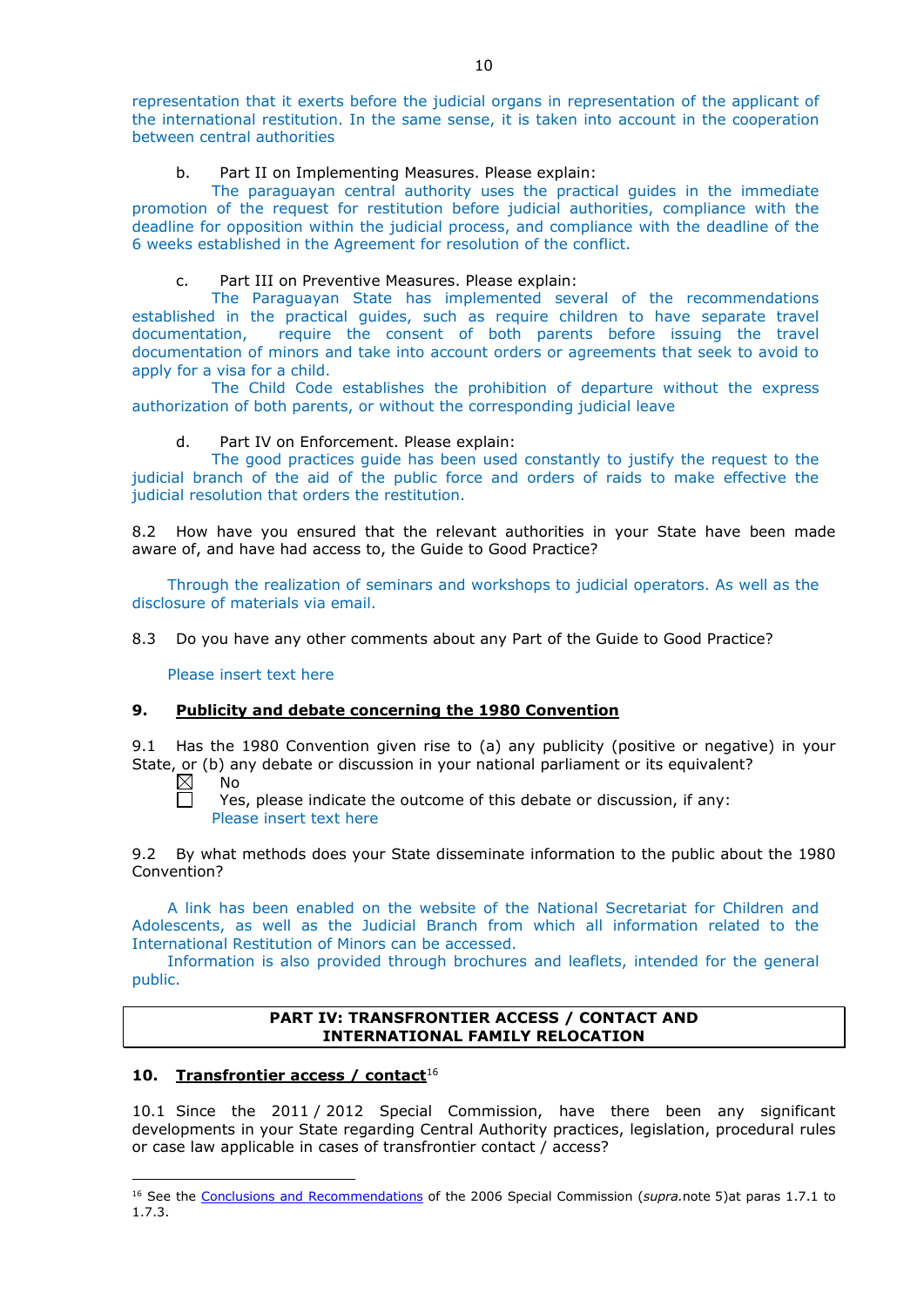$\boxtimes$ No

Yes, please explain:

10.2 Please indicate any important developments in your State, since the 2011 / 2012 Special Commission, in the interpretation of **Article 21** of the 1980 Convention.

The most important advance is the promotion of judicial processes to guarantee the right to cross-border visit, considering that previously in our country only the restitution processes were carried out. In addition, efforts have been made to guarantee the right to maintain contact between the child and his / her parent during the international restitution process, so that the paternal-filial bond is not lost.

10.3 What problems have you experienced, if any, as regards co-operation with other States in respect of:

a. the granting or maintaining of access rights;

We have had some difficulties with other countries when requesting transnational visits due to the fact that some countries consider as an essential requirement the promotion of a request for a refund first before requesting an international visit, rejecting requests for visits in which there has not been a request for restitution.

- b. the effective exercise of rights of access; and We have not had any problems regarding this point
- c. the restriction or termination of access rights. We have not had any problems regarding this point

Please provide case examples where possible. Please insert text here

10.4 In what ways have you used the "General Principles and Guide to Good Practice on Transfrontier Contact Concerning Children"17 to assist in transfrontier contact / access cases in your State? Can you suggest any further principles of good practice?

This Central Authority has used "General Principles and Guide to Good Practices" in order to inform the judicial or administrative authority of the need, especially for children, to maintain a cross-border contact with the parent.

# 11. **International family relocation**<sup>18</sup>

11.1 Since the 2011 / 2012 Special Commission, have there been any significant developments in your State regarding the legislation, procedural rules or case law applicable to international family relocation? Where possible, please explain these developments in the legislation, procedural rules or case law:

## There have been no changes

# **PART V: NON-CONVENTION CASES AND NON-CONVENTION STATES**

# **12. Non-Convention cases and non-Convention States**

<sup>&</sup>lt;u>.</u> <sup>17</sup> Available on the Hague Conference website at < www.hcch.net > under "Child Abduction Section" then "Guides to Good Practice".

 $18$  See the Conclusions and Recommendations of the 2006 Special Commission meeting at paras 1.7.4 to 1.7.5: *"*1.7.4 The Special Commission concludes that parents, before they move with their children from one country to another, should be encouraged not to take unilateral action by unlawfully removing a child but to make appropriate arrangements for access and contact preferably by agreement, particularly where one parent intends to remain behind after the move.

<sup>1.7.5</sup> The Special Commission encourages all attempts to seek to resolve differences among the legal systems so as to arrive as far as possible at a common approach and common standards as regards relocation."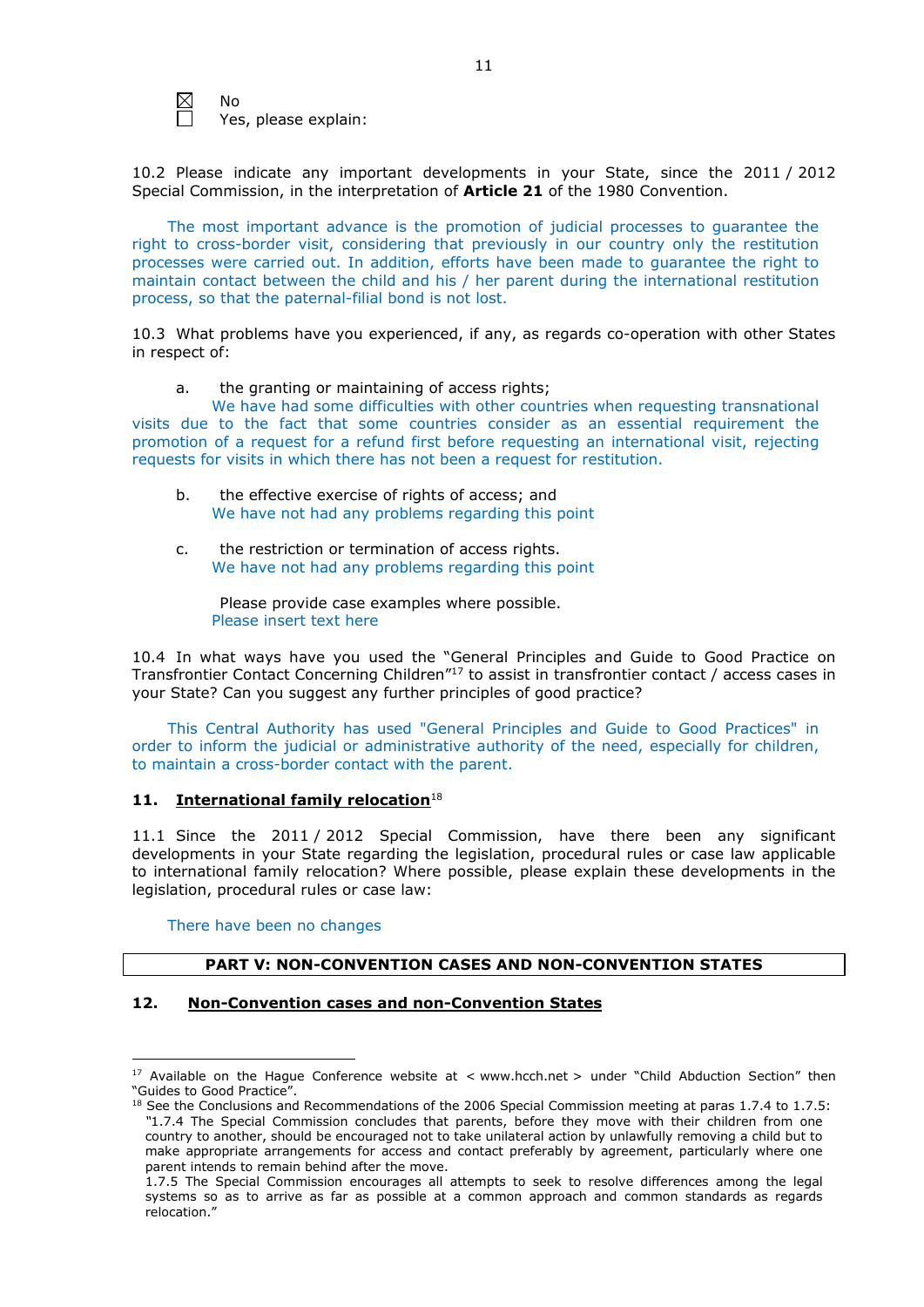12.1 Are there any States that you would particularly like to see become a State Party to the 1980 Convention? If so, what steps would you suggest could be taken to promote the Convention and encourage ratification of, or accession to, the Convention in those States? Please explain:

This Central Authority would be interested in the Arab countries signing the 1980 Convention, considering that we have many cases in which they are involved in the illegal transfer of children from these countries, but this situation makes it impossible for us to take action to achieve a return Illegally abducted children

12.2 Are there any States which are not Parties to the 1980 Convention or not Members of the Hague Conference that you would like to see invited to the Special Commission meeting in 2017?

#### *The "Malta Process"*<sup>19</sup>

12.2 In relation to the "Malta Process":

a. Do you have any comment to make on the "Principles for the Establishment of Mediation Structures in the context of the Malta Process" and the accompanying Explanatory Memorandum?20 No, we do not have any comment.

b. Have any steps been taken towards the implementation of the Malta Principles in your State and the designation of a Central Contact Point, in order to better address cross-border family disputes over children involving States that are not a Party to the 1980 and 1996 Hague Conventions?<br>  $\boxtimes$  No

No

 $\Box$ Yes, please explain: Please insert text here

c. What is your view as to the future of the "Malta Process"?

This Central Authority is interested in that the Paraguayan State participates in these Conferences, dictated within the Process of Malta, in order to try a friendly solution with the countries of Arab origin, considering the large communities of citizens of Arab origin in our country .

#### **PART VI: TRAINING AND EDUCATION AND THE TOOLS, SERVICES AND SUPPORT PROVIDED BY THE PERMANENT BUREAU**

## **13. Training and education**

<u>.</u>

13.1 Can you give details of any training sessions / conferences organised in your State to support the effective functioning of the 1980 Convention, and the influence that such sessions / conferences have had?

At the country level, a number of courses and seminars have been carried out to contribute to the effective functioning of the 1980 Convention, with the impact that the

<sup>&</sup>lt;sup>19</sup> The "Malta Process" is a dialogue between certain States Parties to the 1980 and 1996 Conventions and certain States which are not Parties to either Convention, with a view to securing better protection for crossborder rights of contact of parents and their children and addressing the problems posed by international abduction between the States concerned. For further information see the Hague Conference website at < www.hcch.net > under "Child Abduction Section" then "Judicial Seminars on the International Protection of Children".

<sup>20</sup> The Principles and Explanatory Memorandum were circulated to all HagueConferenceMemberStates and all States participating in the Malta Process in November 2010. They are available on the Hague Conference website at < www.hcch.net > under "Child Abduction Section" then "Judicial Seminars on the International Protection of Children".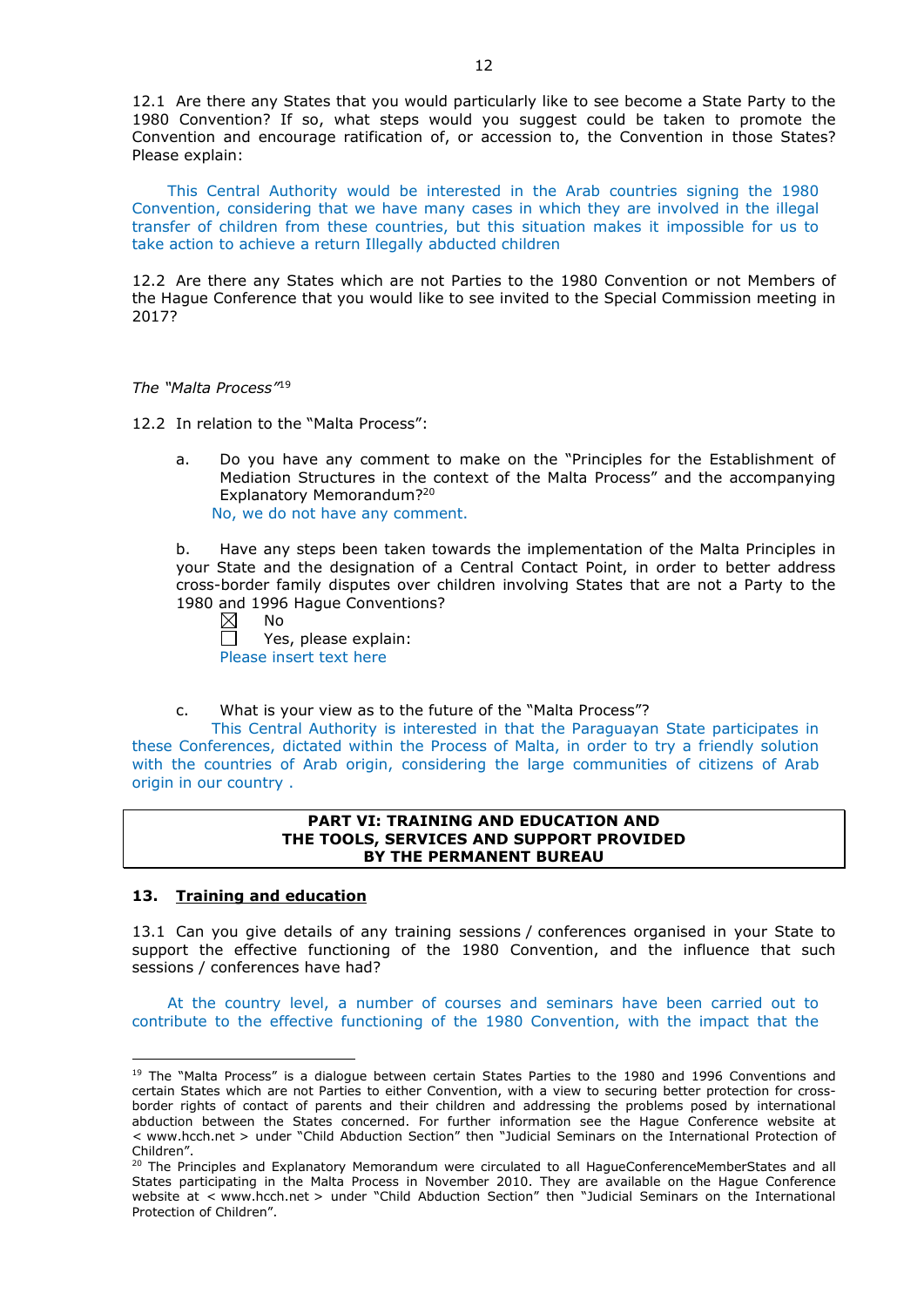judicial authorities have understood the urgency with which international restitution cases should be resolved.

## **14. The tools, services and support provided by the Permanent Bureau**

*In general*

<u>.</u>

14.1 Please comment or state your reflections on the specific tools, services and support provided by the Permanent Bureau to assist with the practical operation of the 1980 and 1996 Conventions, including:

a. The Country Profile available under the Child Abduction Section.

deal of knowledge in the area of international restitution of minors.

The country profile collaborates with this Central Authority to find out what each Central Authority is doing in relation to the correct functioning of the 1980 Hague Convention.

b. INCADAT (the international child abduction database, available at < www.incadat.com >).

INCADAT helps a lot to review jurisprudence and to know that there have been cases that have been solved in a certain way.

- c. *The Judges' Newsletter* on International Child Protection the publication of the Hague Conference on Private International Law which is available online for free;<sup>21</sup> This Central Authority reading the Judges Bulletin increases their knowledge regarding the correct application of the agreement, accessing criteria of people with a great
	- d. The specialised "Child Abduction Section" of the Hague Conference website  $(<$  www.hcch.net >):

The specialized section of the Hague Conference website serves as a consultation tool, in case of doubts, as updated information on the correct application of the Convention

e. INCASTAT (the database for the electronic collection and analysis of statistics on the 1980 Convention); $^{22}$ 

In the case of this Central Authority we consider it important to have this tool to determine if statistics have been statistically reduced or increased in cases of international abduction in the various countries parties to the Convention.

f. Providing technical assistance and training to States Parties regarding the practical operation of the 1980 and 1996 Conventions.23 Such technical assistance and training may involve persons visiting the Permanent Bureau or, alternatively, may involve the Permanent Bureau organising, or providing assistance with organising, national and international judicial and other seminars and conferences concerning the Convention(s) and participating in such conferences;

This central authority would like to have the technical support of the permanent office for the holding of international seminars, which could help to improve the implementation of the 1980 Convention.

g. Encouraging wider ratification of, or accession to, the Convention(s), including educating those unfamiliar with the Convention(s); $^{24}$ 

This Central Authority welcomes the new ratifications of the Convention and commends the work of the Permanent Bureau of the Hague Conference.

<sup>&</sup>lt;sup>21</sup> Available on the Hague Conference websiteat < www.hcch.net > under "Child Abduction Section" and "Judges' Newsletter on International Child Protection". For some volumes of *The Judges' Newsletter*, it is possible to download individual articles as required. 22Further information is available via the Hague Conference website at < www.hcch.net >under "Child

Abduction Section"then "INCASTAT".

Such technical assistance may be provided to judges, Central Authority personnel and / or other professionals involved with the practical operation of the Convention(s).

<sup>&</sup>lt;sup>24</sup>Which again may involve State delegates and others visiting the Permanent Bureau or, alternatively, may involve the Permanent Bureau organising, or providing assistance with organising, national and international judicial and other seminars and conferences concerning the Convention(s) and participating in such conferences.